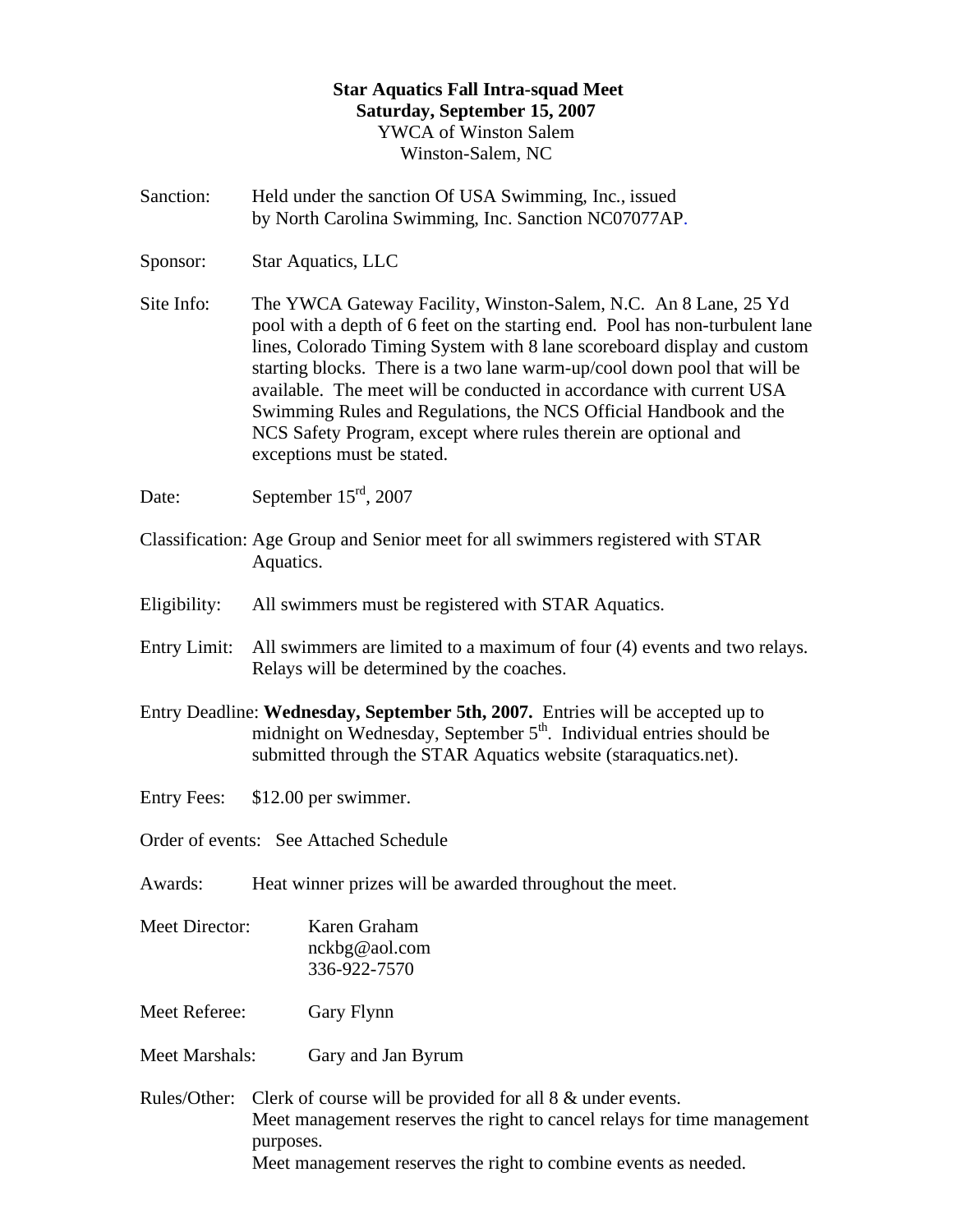Parking: Parking is allowed in designated areas only. Vehicles illegally parked in the parking lots or street areas are liable to be ticketed or towed at the owner's expense.

Release Statement: USA Swimming Inc. North Carolina Swimming Inc., Star Aquatics LLC, The YWCA of Winston Salem and all employees and representatives of these organizations shall be held free and harmless from any and all liabilities on claims for damages arising by reason of injuries to anyone during the conduct of this meet.

Signature on the entry summary and subsequent entry into this meet constitutes understanding and acceptance of the above release.